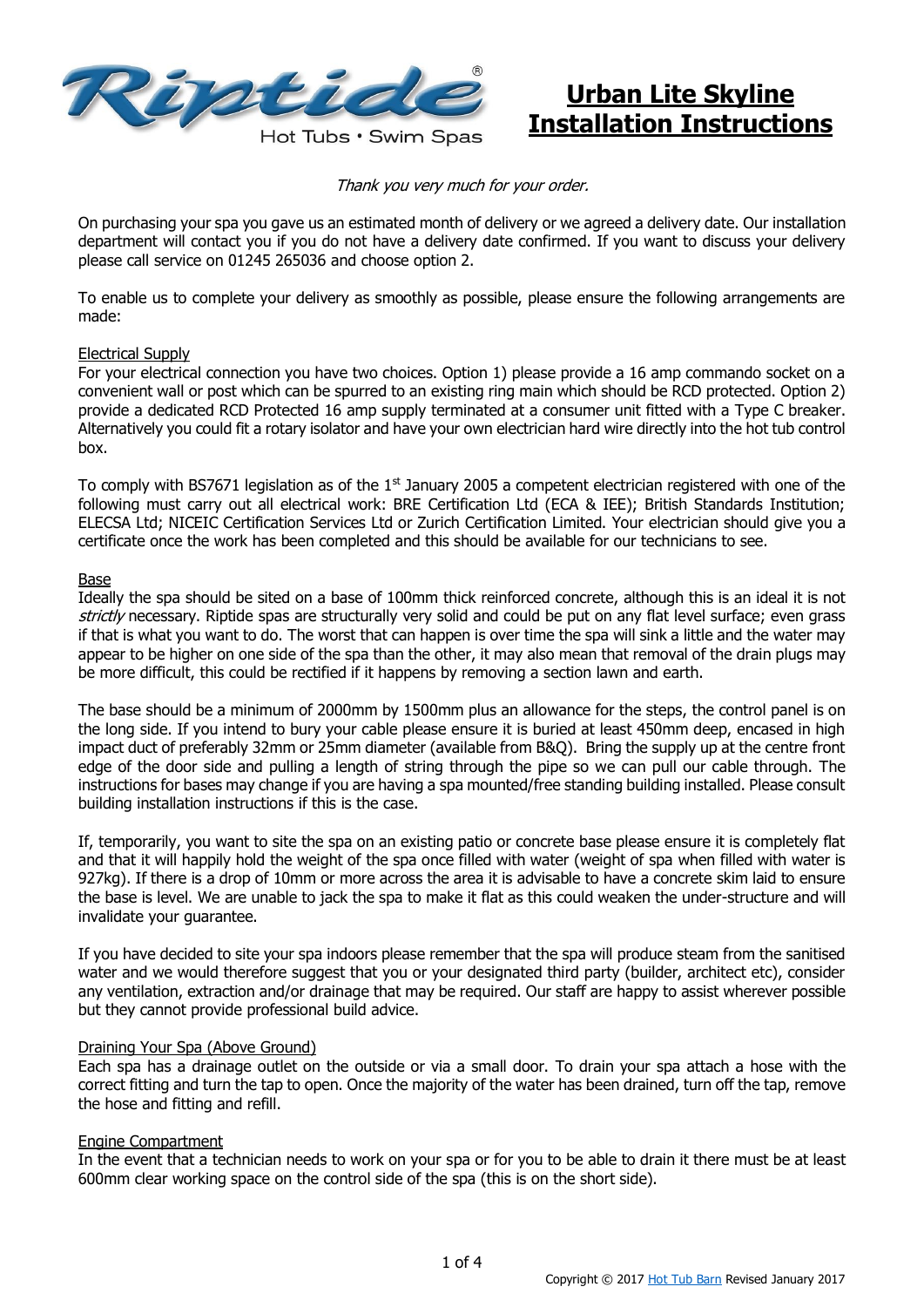#### Cover Mate®

If you are having a Cover Mate® fitted to your spa please allow a 230mm gap for this to operate. On the Skyline the Cover Mate® operates side to side only.

#### Cover EX

If you are having a Cover EX fitted to your spa please allow a 460mm gap for this to operate. On the Skyline the Cover EX operates side to side only.

#### Clearance for Cover Lifter

If you are installing your spa inside a building or shelter, please be aware that a minimum of 1740mm of height will be required for adequate clearance for operating a cover lifting device. Please check exact height requirements with your sales person or the installation department before delivery, as exact required may vary depending on spa, cover lifter and location.

#### Sinking Of Spas

If you intend to sink your spa at all please ensure adequate drainage and access, please refer to sinking instructions or call our installation department, inattention to this could invalidate your warranty.

#### Spa Building or Gazebo

If you are having a lip mounted or free standing building with your spa please refer to the separate installation instructions as the addition of a building may change the required size of your base and could influence where you site your spa. If you have not been given these instructions please call our installation department or your sales person and they will send a copy to you.

#### Access/Delivery

Access should be clear for our technicians to push your spa on a wheeled dolly (trolley) from the delivery vehicle to the site for the spa, please measure any alleyways or tight spots bearing in mind obstructions such as steps, low roof overhangs, drainpipes, window seals, tight turns or anything that could obstruct the delivery route. Your Skyline Spa, when in the trolley, will need a minimum access width of 915mm and a minimum access height of 1710mm. Spas are very heavy and even an 200mm step requires thought.

If your delivery does require the use of a commercial crane (other than our vehicle mounted Hiab) we must point out that this will be at your cost and your responsibility to arrange unless written agreement is given to the contrary. We recommend that you investigate the addition of insurance when booking the crane.

#### **Payment of Balance if not financed**

**Payment of balance is due prior to or on the day of delivery, payment can be made by** 

- **bank transfer (4 days before delivery) – please call 01245 265036 and choose option 3 for details**
- **debit card - please call 01245 265036 (choose option 3) to pay by debit card**

**Unfortunately we are no longer able to accept personal or company cheques unless full payment is made prior to delivery and is fully cleared (to ensure cleared funds please post your cheque to Head Office 10 days before delivery).** 

**We only accept credit card payments of the balance by prior agreement and there is a 2.5% commission charged for this service.** 

#### **If payment is not been made on or before the day of delivery we reserve the right to remove the goods until payment is received. All goods remain the property of Riptide Pools Limited until full payment is received.**

If you have any queries or require further information regarding the delivery of your spa please contact your Sales Person or our Installation Department.

We look forward to having you in "Hot Water" very soon.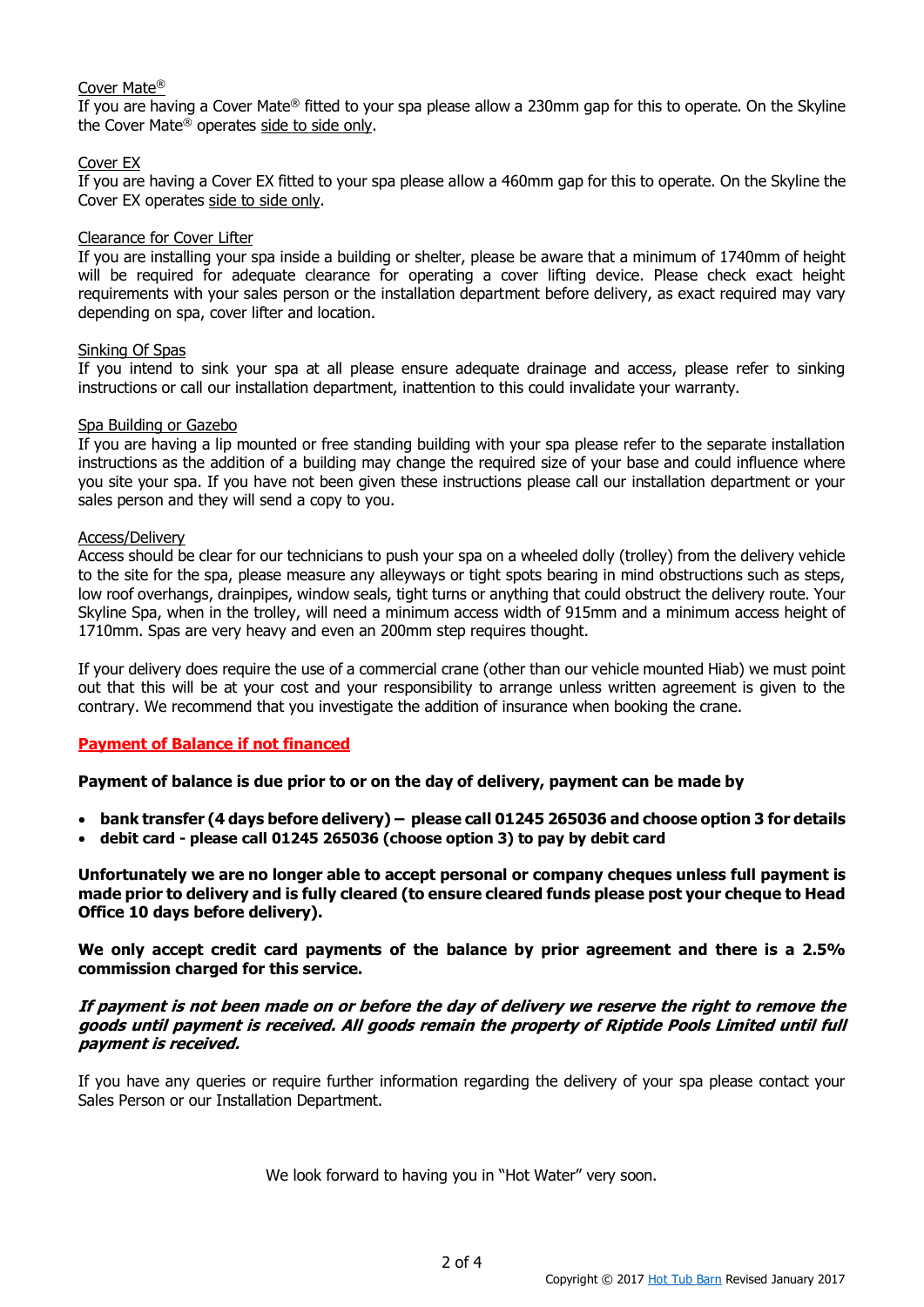

# **Urban Lite Skyline**

**Please Note:** All dimensions are approximate; measure your spa before making critical design or pathway decisions.



2000mm